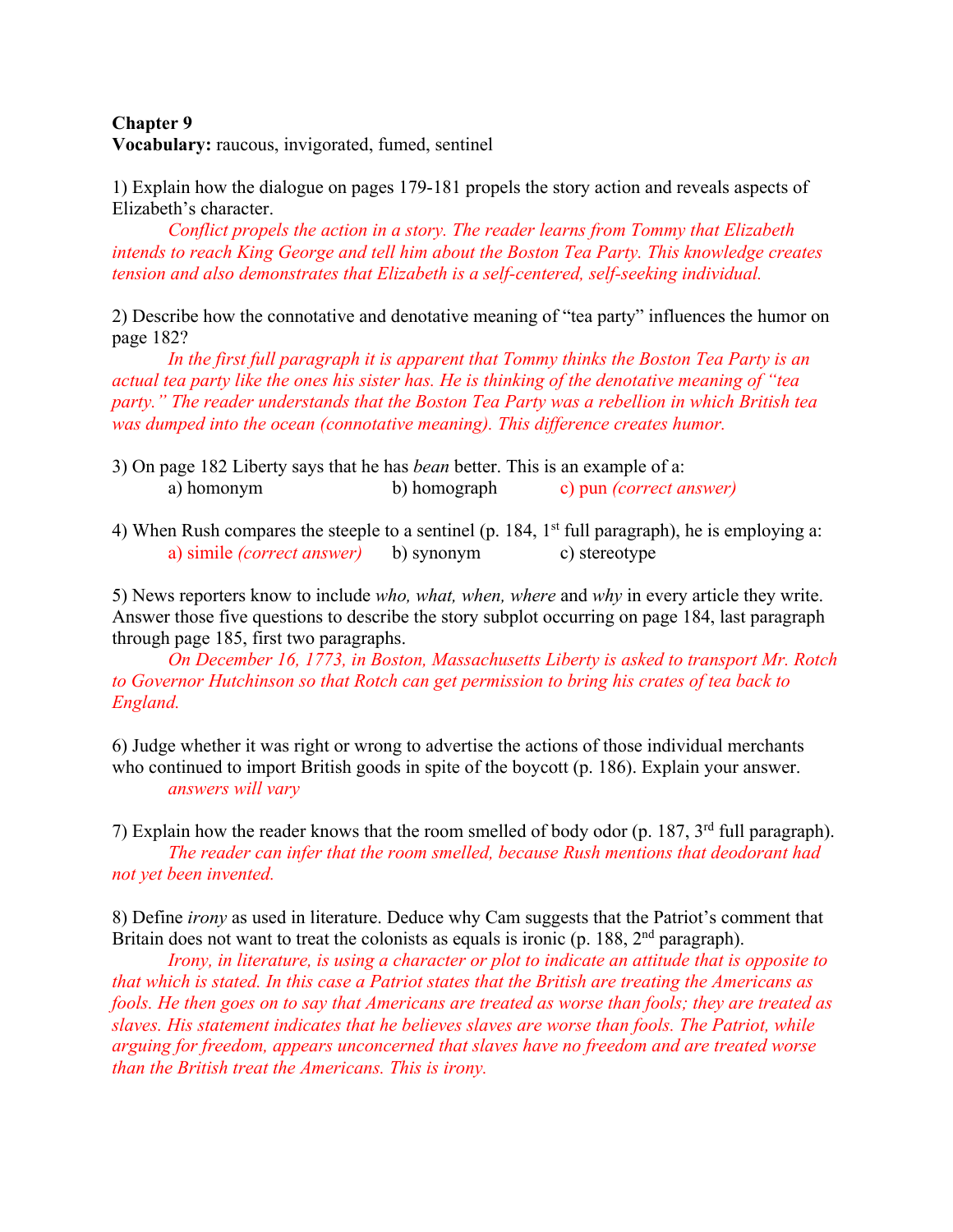9) Authors use subplots (episodes) to advance the main plots. They sometimes use past events to advance a future plot. Find an example of using a past event to advance a future plot on pages 189-191.

*Tommy and Cam were given whistles in an earlier chapter. They use them in the future to gain the attention of the Patriots during Samuel Adam's speech.*

10) The phrase *like a knife through butter* is an example of an: a) idiom *(correct answer)* b) aphorism c) allusion

11) Explain how the historical/cultural setting of this book influences Paul Revere's understanding of Batman.

*Paul Revere thinks bats are dirty creatures that hide in caves. He does not understand why either Cam or Tommy would want to be a batman, because no such cartoon character exists in his world.*

- 12) find an example of alliteration on page 191. *last paragraph – the use of creature, cowers, caves together*
- 13) The reference to Robin Hood (page 192,  $2<sup>nd</sup>$  paragraph) is an example of: a) both simile & metaphor b) hyperbole c) both simile and allusion (*correct answer)*
- 14) Find the example of personification on page 193. *fourth paragraph – The three ships appear to be talking.*
- 15) Find an example of a pun on page 194. *Liberty refers to his great aunt as a night-mare.*

16) Explain how the reader knows that Rush Revere and Samuel Adams are God-fearing men. Be sure to include the text in your answer.

*page 193, fourth paragraph – Rush believes that there was divine intervention on the night of the Boston Tea Party / page 195, 3rd full paragraph – Samuel Adams states that he believes God wants freedom for men. The reader can infer that both men believe in God.*

17) Do you agree with Samuel Adam's statement that people who live in fear can never be free? Why or why not?

*answers will vary*

18) In literature characters can be *flat* or *round* (no, not in actual shape). *Flat* characters do not show character growth. *Round* character do show character growth. Beside each character list whether he/she is a flat or round character.

Rush Revere - *round* Tommy – *round* Elizabeth - *flat* Cam – *round* Principal Sherman –*flat* Freedom - *round*